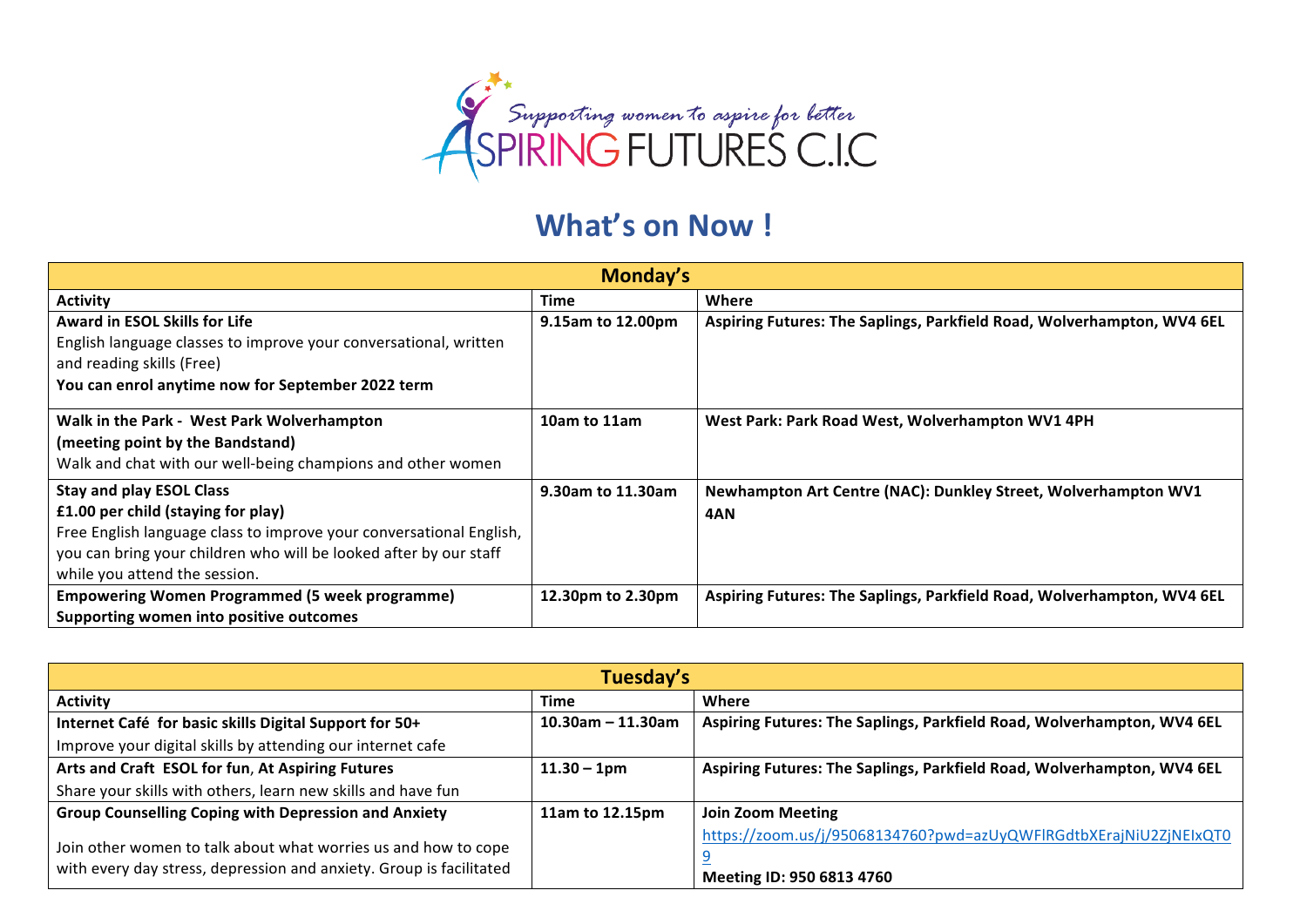| by Aspiring Futures Counsellor                                      |                   | Passcode: 635482                                                       |
|---------------------------------------------------------------------|-------------------|------------------------------------------------------------------------|
| Walk in Park - Heath Town Park                                      | 10am to 11am      | Heath Town Park: Church Street, Wolverhampton WV10 OLU                 |
| (Meeting point opposite the Holy Trinity Church)                    |                   |                                                                        |
| Walk and chat with our well-being champions and other women         |                   |                                                                        |
| <b>Empowering Women programme (5 week programme)</b>                | 12.30am to 2.30pm | Aspiring Futures: The Saplings, Parkfield Road, Wolverhampton, WV4 6EL |
| These twice a week sessions are a good way to improve your          |                   |                                                                        |
| health, well-being and employability skills. We offer mentoring and |                   |                                                                        |
| coaching with these sessions.                                       |                   |                                                                        |
| <b>Book Club (every other Tuesday)</b>                              | 4.30pm to 6pm     | Aspiring Futures: The Saplings, Parkfield Road, Wolverhampton, WV4 6EL |
| Come and share a book with a cuppa                                  |                   |                                                                        |
| Girls Rock - Girls afternoon club (every other Tuesday)             | 4.30pm to 6pm     | Aspiring Futures: The Saplings, Parkfield Road, Wolverhampton, WV4 6EL |
| For ages 12 to 16                                                   |                   |                                                                        |
| Fun packed session to improve confidence, emotional resilience      |                   |                                                                        |
| and social skills                                                   |                   |                                                                        |

| Wednesday's                                                         |                   |                                                                        |
|---------------------------------------------------------------------|-------------------|------------------------------------------------------------------------|
| <b>Activity</b>                                                     | <b>Time</b>       | Where                                                                  |
| <b>Functional Skills - English</b>                                  | 9.15am to 10.45am | The Old School: 73 Dudley Road, Wolverhampton WV2 3BY                  |
| The functional skills qualifications in English assess three        |                   |                                                                        |
| components: speaking, listening and communication; reading;         |                   |                                                                        |
| writing                                                             |                   |                                                                        |
| Enrol now for next year starting in September 2022                  |                   |                                                                        |
| <b>Functional Skills - Maths</b>                                    | 10.45am to        | The Old School: 73 Dudley Road, Wolverhampton WV2 3BY                  |
| Rounding, recognising patterns and using fractions, but the focus   | 12.30pm           |                                                                        |
| will be on how you can use these skills in real life                |                   |                                                                        |
| Enrol now for next year starting in September 2022                  |                   |                                                                        |
| Walk in Bantock Park Wolverhampton                                  | 9am to 10am       | Bantock Park: Finchfield Road, Wolverhampton WV3 9LQ                   |
| (meeting by the café)                                               |                   |                                                                        |
| Walk and chat with our well-being champions and other women         |                   |                                                                        |
| <b>Wellbeing Support Group</b>                                      | 10am to 12 noon   | <b>Zoom Meeting</b>                                                    |
| <b>Join Zoom Meeting</b>                                            |                   | https://zoom.us/j/98388369790?pwd=dWdrTHZ6dkgvcU9NTDN2aTIvcHhuQ        |
| This peer support group is an excellent way to get to know other    |                   | T <sub>09</sub>                                                        |
| women, make friends, share and support each other. Session is       |                   | Meeting ID: 983 8836 9790                                              |
| facilitated by Aspiring Futures Counsellor                          |                   | <b>Passcode: 597461</b>                                                |
| <b>Stay and Play Chatty Café</b>                                    | 9.30am to 11am    | Wildside: Hordern Road, Whitmore Reans, Wolverhampton WV6 0HA          |
| Join our stay and play session to get to know other parents in your |                   |                                                                        |
| area, an opportunity for you and your child to have fun and learn   |                   |                                                                        |
| new skills                                                          |                   |                                                                        |
| Stay & Play café                                                    | 12pm to 13.30pm   | Aspiring Futures: The Saplings, Parkfield Road, Wolverhampton, WV4 6EL |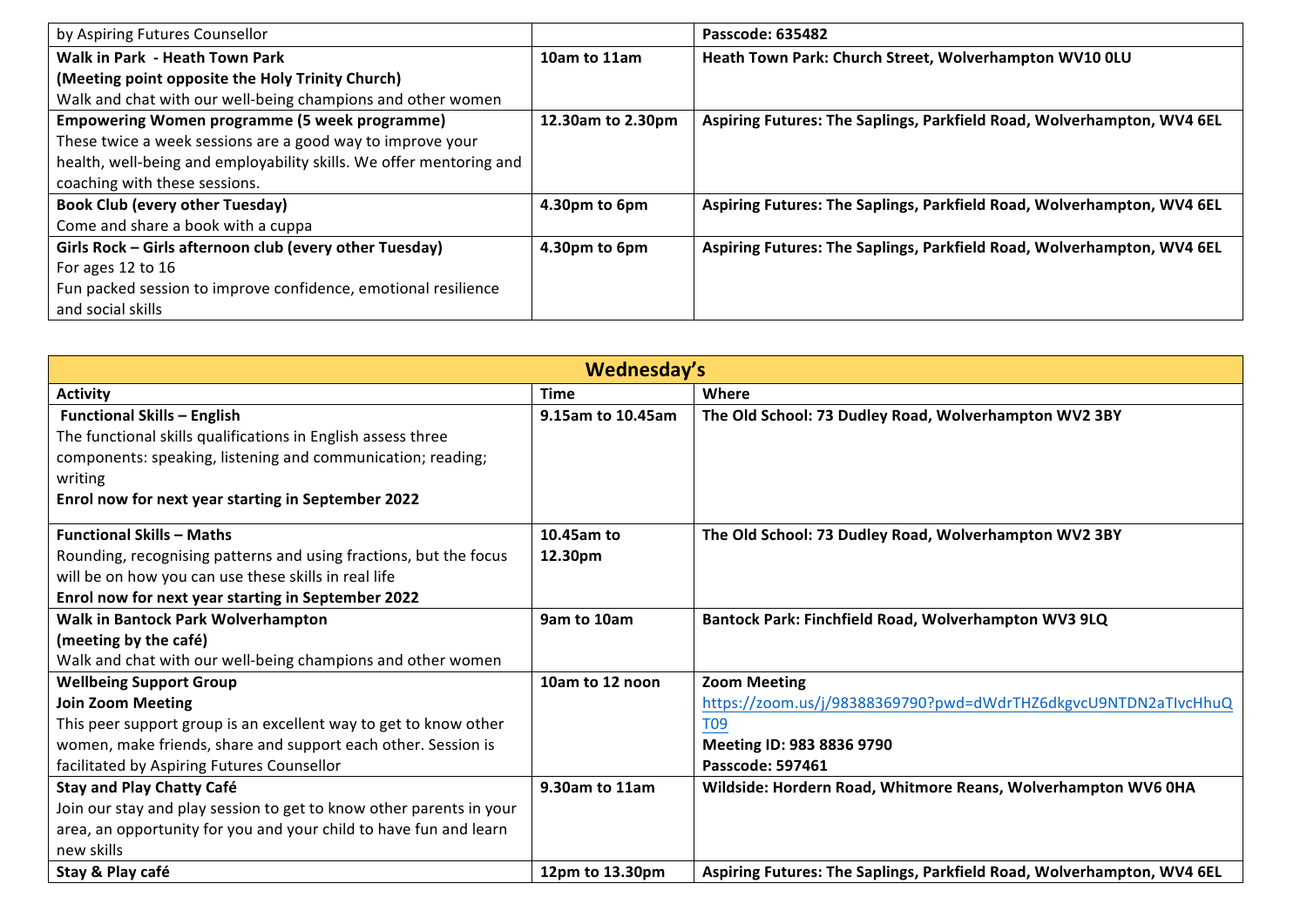| Join our stay and play session to get to know other parents in your<br>area, an opportunity for you and your child to have fun and learn<br>new skills |               |                                                                        |
|--------------------------------------------------------------------------------------------------------------------------------------------------------|---------------|------------------------------------------------------------------------|
| <b>KIDS Roblocks vs Mindcraft,</b>                                                                                                                     | 3.45pm to 5pm | Aspiring Futures: The Saplings, Parkfield Road, Wolverhampton, WV4 6EL |
| Ages 8-16                                                                                                                                              |               |                                                                        |
| An afternoon club for children to learn new skills, improve                                                                                            |               |                                                                        |
| confidence and make new friends                                                                                                                        |               |                                                                        |
|                                                                                                                                                        |               |                                                                        |

| Thursday's                                                       |                   |                                                                        |
|------------------------------------------------------------------|-------------------|------------------------------------------------------------------------|
| <b>Activity</b>                                                  | <b>Time</b>       | Where                                                                  |
| <b>Award in ESOL Skills for Life</b>                             | 9.15am to 12.00pm | Aspiring Futures: The Saplings, Parkfield Road, Wolverhampton, WV4 6EL |
| English language classes to improve your conversational, written |                   |                                                                        |
| and reading skills (Free)                                        |                   |                                                                        |
| Enrol now for next year starting in September 2022               |                   |                                                                        |
|                                                                  |                   |                                                                        |
| <b>Northwood Park</b>                                            | 9am to 10am       | Northwood Park Rd, Bushbury Hill, Wolverhampton WV10 8EU               |
| (meeting by the playground)                                      |                   |                                                                        |
| Walk and chat with our well-being champions and other women      |                   |                                                                        |
| <b>Fun Packed Session for Women &amp; Children 5 and under</b>   | 11am to 1pm       | The Al Amin Centre: Heath Town, W10 OPG                                |
| Conversational English, Cooking and Eating                       |                   |                                                                        |
| A fun way to taste other cultures food, learn the recipe and     |                   |                                                                        |
| improve your social networking                                   |                   |                                                                        |
|                                                                  |                   |                                                                        |

| Friday's                                                                                                                                               |                 |                                                                                                                                         |
|--------------------------------------------------------------------------------------------------------------------------------------------------------|-----------------|-----------------------------------------------------------------------------------------------------------------------------------------|
| <b>Activity</b>                                                                                                                                        | Time            | Where                                                                                                                                   |
| <b>Feel Good Friday</b><br>Discussing Self-care and Well-being 9.30 - 10.40 (Rm 4)<br>Zumba class 10.45 - 11.30 (Studio)<br>£1.00 per person for Zumba | 9.30am to 11.30 | Newhampton Art Centre (NAC): Dunckley Street, Wolverhampton, WV1<br>4AN<br>Room 4 - Health and Wellbeing topics<br>Studio - Zumba Class |
| Look out for other events and activities – International Women's Week in March and Holiday Club during Easter                                          |                 |                                                                                                                                         |

Please phone us to book your place as spaces are limited. Call us on 01902 458770/ text us on 07557667609 or email